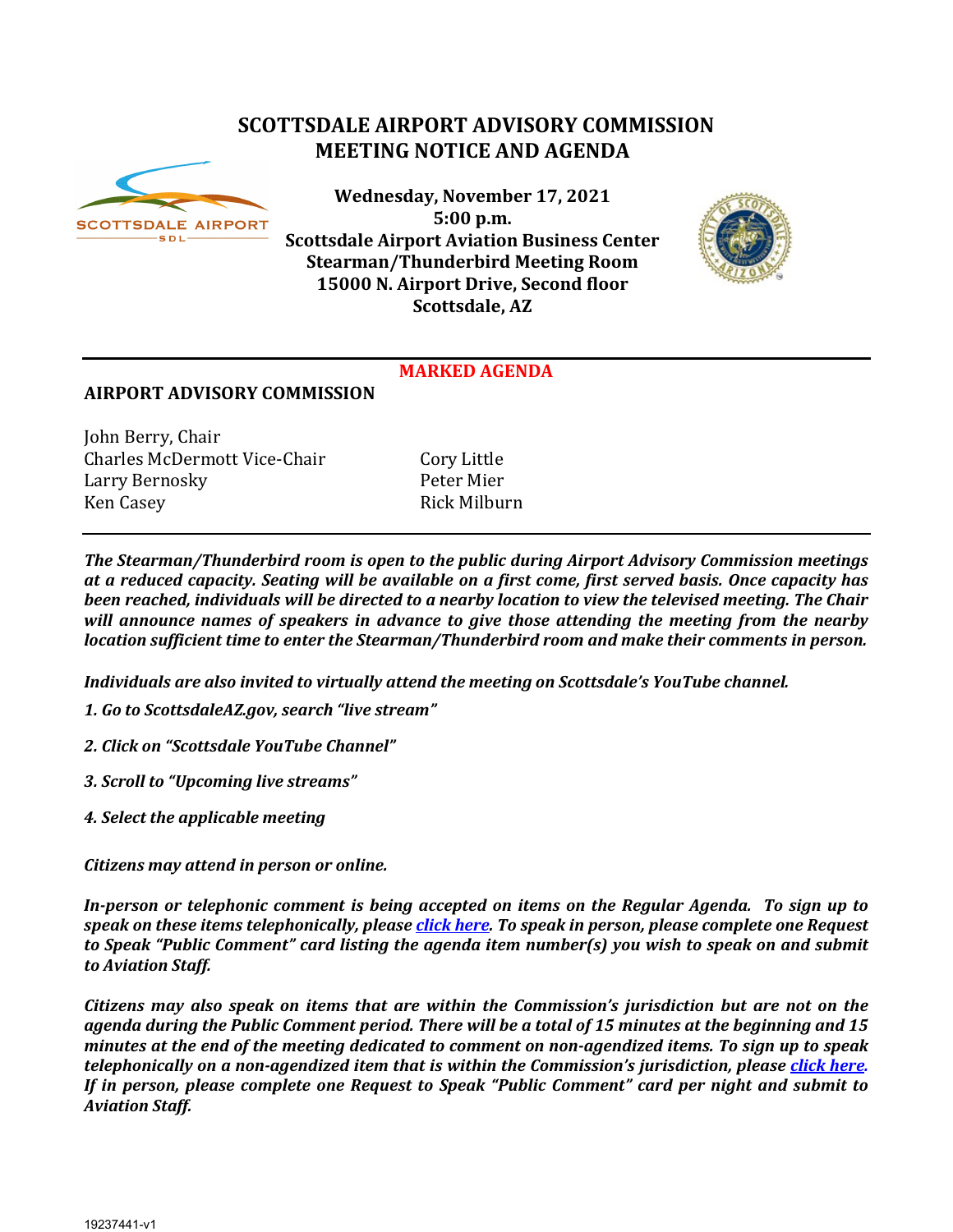*Online Request to Speak forms for Regular and Non-Agendized items must be submitted no later than 90 minutes before the start of the meeting and must indicate whether you will be addressing the Commission in person or telephonically.* 

*Written comments on any of the items on the agenda that are being submitted electronically at least 90 minutes before the meeting will be emailed to the Commission prior to the meeting. A written public comment may be submitted electronically b[y clicking here.](https://www.scottsdaleaz.gov/boards/airport-advisory-commission/public-comment)*

**Call to Order –** 5:00 P.M.

**Roll Call** -COMMISSIONERS CORY LITTLE AND KEN CASEY ABSENT

## **Pledge of Allegiance**

### **Aviation Director's Report**

The public body may not propose, discuss, deliberate or take legal action on any matter in the summary unless the specific matter is properly noticed for legal action.

AVIATION DIRECTOR MASCARO ANNOUNCED THE MERGER BETWEEN ROSS AVIATION AND ATLANTIC AVIATION EFFECTIVE THE SECOND QUARTER OF 2022. ROSS AVIATION AT SCOTTSDALE AIRPORT WILL BE REBRANDED AS AN ATLANTIC AVIATION SITE.

#### **Approval of Minutes**

Regular Meeting: October 20, 2021

COMMISSIONER PETER MIER MADE A MOTION TO APPROVE THE REGULAR MEETING MINUTES OF THE OCTOBER 20, 2021, AS PRESENTED. COMMISSIONER MILBURN SECONDED THE MOTION WHICH CARRIED 5/0 WITH CHAIR BERRY, VICE CHAIR MCDERMOTT, COMMISSIONERS BERNOSKY, MIER AND MILBURN VOTIING IN THE AFFIRMATIVE WITH NO DISSENTING VOTES.

#### **Public Comment -** NONE

Public Comment time is reserved for citizens to comment on non-agendized items that are within the Commission's jurisdiction. No official Commission action can be taken on these items. Speakers may address the Commission once under Public Comment at the beginning or the end of the meeting, but not both. Public Comment is limited to a total of 15 minutes at the beginning and 15 minutes at the end of the meeting. Speakers are limited to three minutes to address the Commission during "Public Comment."

**REGULAR AGENDA ITEMS 1-9**

**How the Regular Agenda Works:** The Commission takes a separate action on each item on the Regular Agenda.

(Item 1 continued from October 20, 2021)

1. Discussion and Possible Action regarding application for Airpark Aeronautical Business Permit for H5 Productions, Inc. dba H5 Helicopters to conduct helicopter specialized commercial flying services at the Scottsdale Airpark

Staff contact: Carmen Williams, Aviation Finance & Administration Manager, 480-312-8475, [cawilliams@scottsdaleaz.gov](mailto:cawilliams@scottsdaleaz.gov)

COMMISSIONER RICK MILBURN MADE A MOTION TO APPROVE THE APPLICATION FOR AN AIRPARK AERONAUTICAL BUSINESS PERMIT FOR H5 PRODUCTIONS, INC DBA H5 HELICOPTERS TO CONDUCT HELICOPTER SPECIALIZED COMMERCIAL FLYING SERVICES AT THE SCOTTSDALE AIRPARK.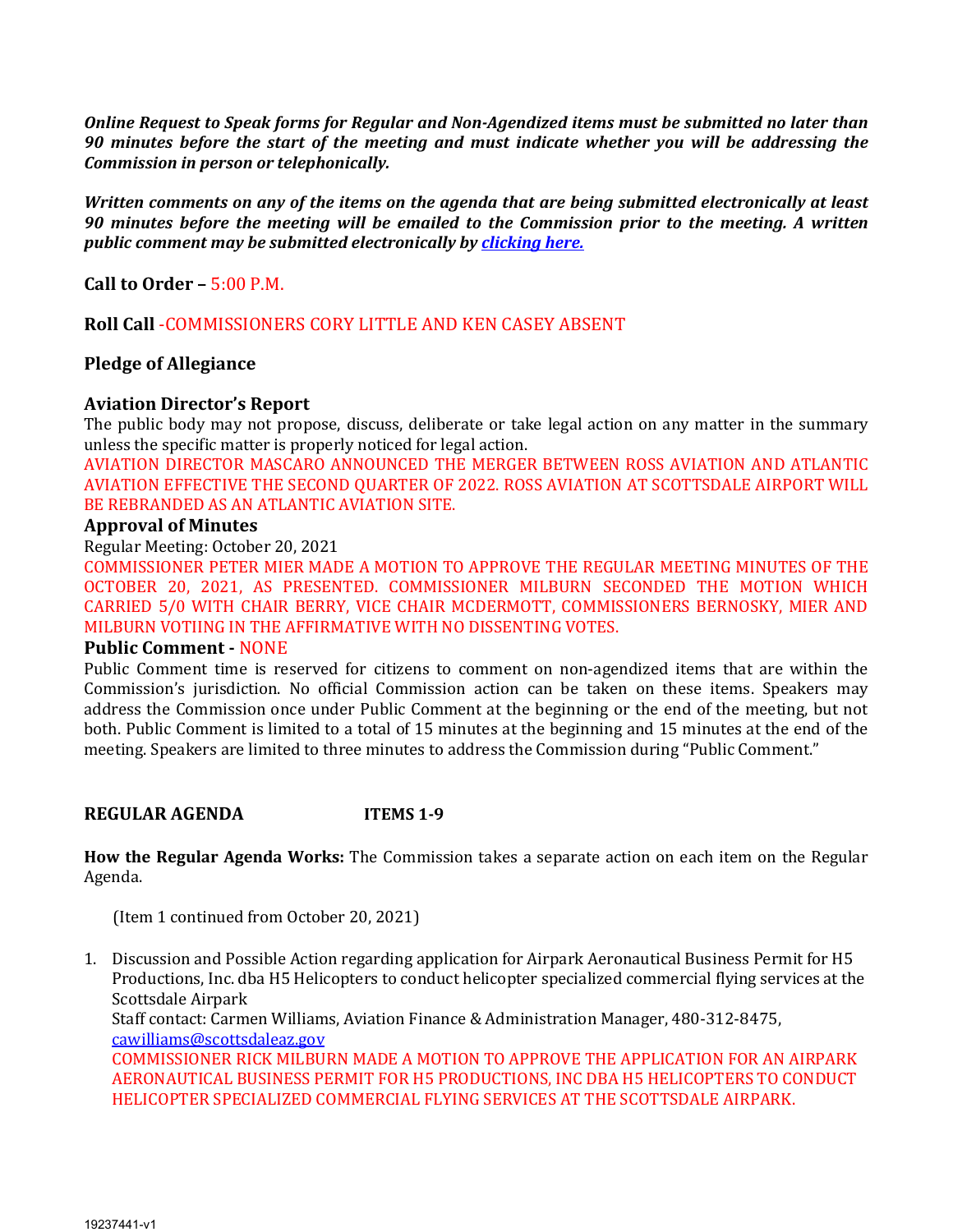COMMISSIONER LARRY BERNOSKY SECONDED THE MOTION WHICH CARRIED 5/0 WITH CHAIR BERRY, VICE-CHAIR MCDORMOTT, COMMISSIONERS BERNOSKY, MIER AND MILBURN VOTING IN THE AFFIRMATIVE WITH NO DISSENTING VOTES.

- 2. Insurance update from Risk Management Contact: George Woods, Risk Management Director, 480-312-2490, [gwoods@scottsdaleaz.gov](mailto:gwoods@scottsdaleaz.gov)
- 3. Discussion and input regarding Airport and Airpark Aeronautical Business Permit Additions, Revocations and Cancellations Staff contact: Carmen Williams, Aviation Administration & Finance Manager, 480-312-8475, [cawilliams@scottsdaleaz.gov](mailto:cawilliams@scottsdaleaz.gov)
- 4. Discussion and input regarding the Monthly Construction Report. Staff contact: Chris Read, Assistant Aviation Director-Operations, 480-312-2674, [cread@scottsdaleaz.gov](mailto:cread@scottsdaleaz.gov)
- 5. Discussion and input regarding Monthly Operations Report Staff contact: Chris Read, Assistant Aviation Director-Operations, 480-312-2674, [cread@scottsdaleaz.gov](mailto:cread@scottsdaleaz.gov)
- 6. Discussion and input regarding Financial Report for September Staff contact: Carmen Williams, Aviation Finance & Administration Manager, 480-312-8475, [cawilliams@scottsdaleaz.gov](mailto:cawilliams@scottsdaleaz.gov)
- 7. Discussion and input regarding Public Outreach Programs and Planning Projects Staff contact: Sarah Ferrara, Aviation Planning & Outreach Coordinator, 480-312-8482, [sferrara@scottsdaleaz.gov](mailto:sferrara@scottsdaleaz.gov)
- 8. Administrative report from the Aviation Director, or designee, regarding the status of pending aviationrelated items Staff contact: Gary P. Mascaro, Aviation Director, 480-312-7735, [gmascaro@scottsdaleaz.gov](mailto:gmascaro@scottsdaleaz.gov)
- 9. Discussion and possible action to modify the Airport Advisory Commission Meeting Schedule and Commission Item Calendar Staff contact: Gary P. Mascaro, Aviation Director, 480-312-7735, [gmascaro@scottsdaleaz.gov](mailto:gmascaro@scottsdaleaz.gov) COMMISSIONER PETER MIER MADE A MOTION CANCEL THE DECEMBER AIRPORT ADVISORY COMMISSIN MEETING. COMMISSIONER LARRY BERNOSKY SECONDED THE MOTION WHICH CARRIED 5/0 WITH CHAIR BERRY, VICE-CHAIR MCDERMOTT, COMMISSIONERS BERNOSKY, MIER AND MILBURN VOTIING IN THE AFFIRMATIVE WITH NO DISSENTING VOTES.

#### **Public Comment -**NONE

Public Comment time is reserved for citizens to comment on non-agendized items that are within the Commission's jurisdiction. No official Commission action can be taken on these items. Speakers may address the Commission once under Public Comment at the beginning or the end of the meeting, but not both. Public Comment is limited to a total of 15 minutes at the beginning and 15 minutes at the end of the meeting. Speakers are limited to three minutes to address the Commission during "Public Comment."

#### **Future Agenda Items -**NO ACTION

Discussion and possible action to add Commissioner requested item on a future agenda.

## **Adjournment** 6:03 P.M.